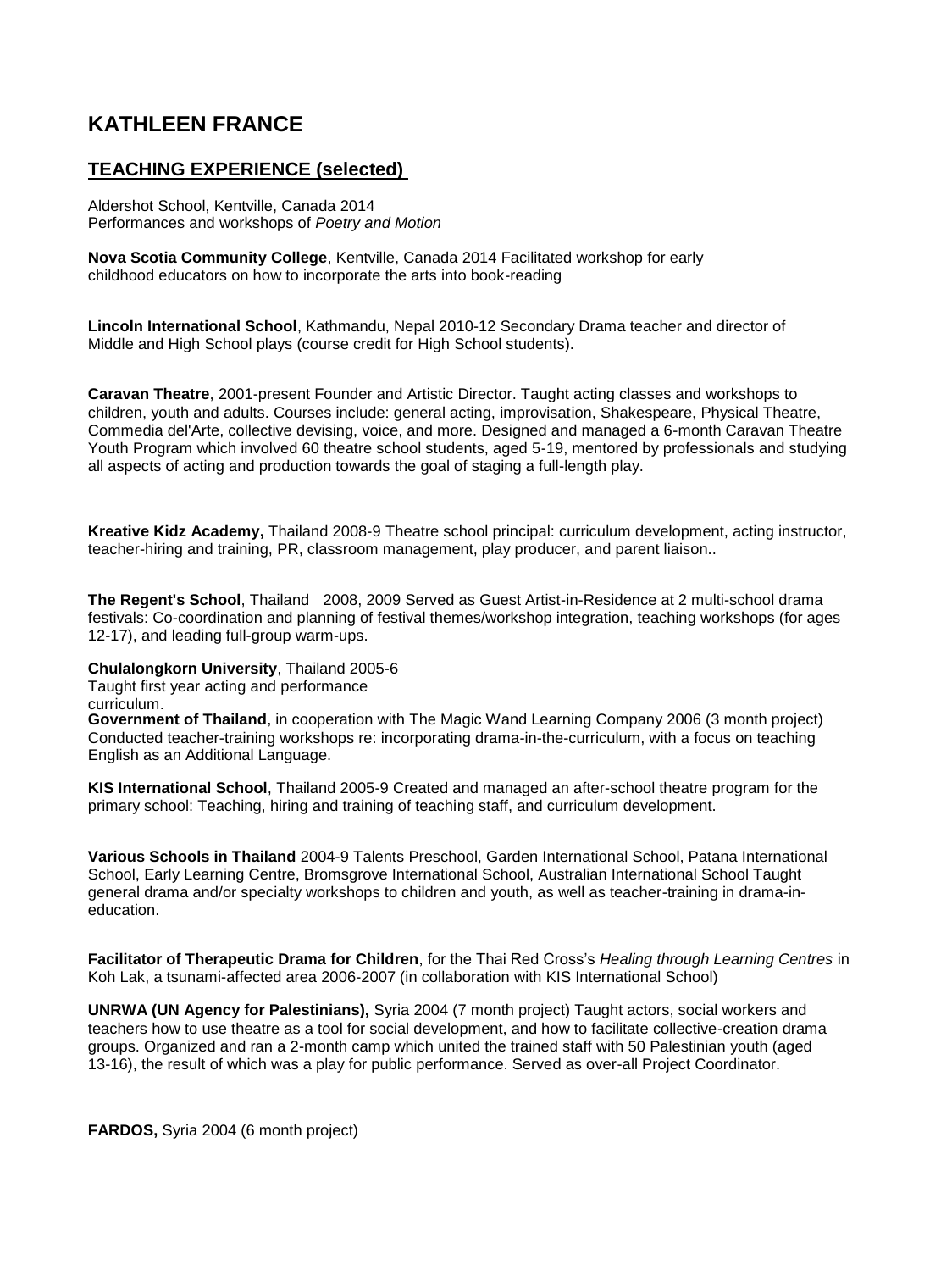Taught actors and playwrights how to develop, train and manage groups interested in using theatre-for-socialdevelopment. Developed and delivered workshops and theatrical performances for use with rural, underprivileged children and youth, aged 5-17.

**Higher Institute for Dramatic Arts**, Syria 2002

Taught Improvisation to third-year theatre

students.

**Damascus Community School**, Syria 2001-4 Created and managed an after-school theatre program for the primary school. Also, taught classes in creativity and yoga as after-school activities.

**Krsmanovitch Theatre**, Belgrade, Yugoslavia 1997-1999 Conducted acting workshops for university students.

**The University of the West Indies**, Port-of-Spain, Trinidad 1995-1996 Planned and delivered courses in children's theatre, theatre-in-education, group facilitation, acting and performance, and theatre-for-social-and-cultural development. Conducted testing and evaluation of students.

**Instructor/Project Coordinator** Civilian Conservation Corps, Trinidad 1996 (4 month project) Established a resident theatre company for teens; trained students in public relations, acting and marketing.

**Trinidad Theatre Workshop**, Port-of-Spain, Trinidad 1995-1996

Trained young adult professional actors in acting, voice, and movement.

**The Youth Training Program, Trinidad National Government**, Trinidad 1996 (1 month project)Conducted workshops in public relations within the entertainment industry for youth aged 15-19.

**Manitoba Theatre for Young People**, Winnipeg, Canada 1989 -1997 Taught drama classes of various skill levels to students ranging in age from 5-20 years;, co-director and teacher of The Young Company (comprised of teens pursuing high-level training in theatre), and served as visiting drama teacher to elementary, junior and senior high schools within the city.

**Instructor** Native Indian Family and Community Centre, Winnipeg, Canada 1993 Designed and delivered 12-week drama course for disadvantaged inner-city

youth.

**Director** Stonewall Senior High School, Stonewall, Canada 1993

Worked with teens to collectively write and develop a play about Aids.

**Faculty of Education, University of Manitoba**, Winnipeg, Canada 1990 (1 workshop)Trained education students in application of theatre techniques to classroom teaching.

**Jefferson High School,** Winnipeg, Canada 1989 Taught script development and video-making course to high school students.

**Instructor** University of Manitoba, Canada 1984 (2 month project)Teaching children and youth aged 9-15 at Mini-University Summer Camp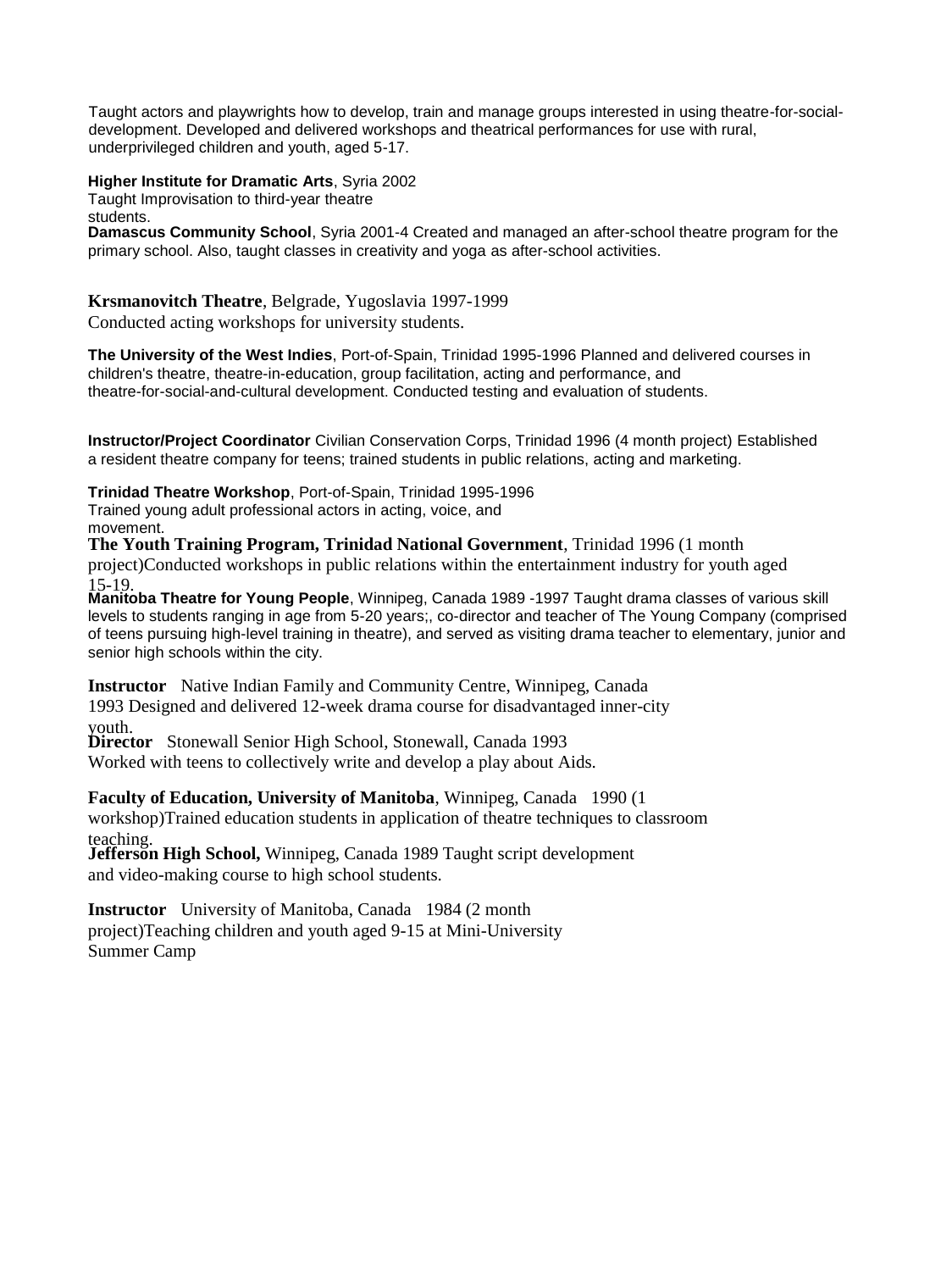## **STAGE / FILM WORK (selected)**

**Actress** "Little John" and "Will Scarlet" in *Robin Hood in the Park*, by Donna Holmes. Broken Leg Theatre 2013, Wolfville, Nova Scotia

**Actress/Writer** Sketch comedy and dramatic monologues for Broken Leg Theatre Revues 3 times/year 2013-present, Wolfville, Nova Scotia